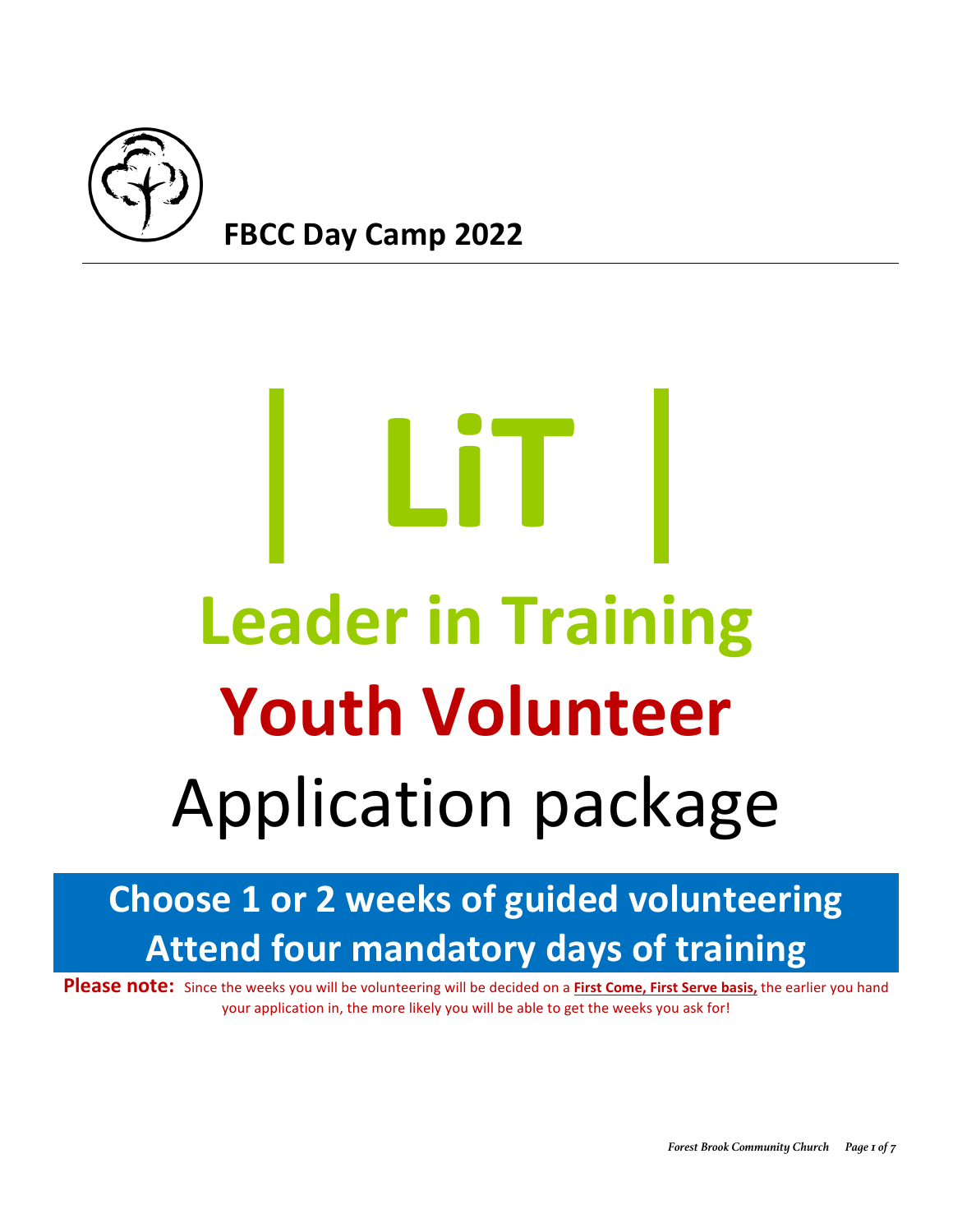$\circledast$  Youth Leader in Training volunteers:

FBCC DAY CAMP 2022

# **Application Information Sheet**

An LiT is a youth volunteer who is committing to learning the art of leading children in the camp environment. During this guided volunteer experience they will be taught, mentored, evaluated and encouraged in learning how to be an effective counselor with children. In the end we will be able to give them a certificate of accomplishment.

### **Choose 1 or 2 weeks of volunteering Attend 4 mandatory days of training**

**Please note:** Since the weeks you will be volunteering will be decided on a First Come, First Serve basis, the earlier you get your application in, the more likely you will be able to get the weeks you ask for!

## **New Applicants**

#### Application:

Please find attached an application for the **volunteer LiT** position at the Forest Brook Day Camp. This is for those between Grade 7 (completed) and 17 years of age (at the time of camp).

Print. Fill out and scan the application as stated below. **DUE DATE: Application deadlines: Wednesday May 4, 2022 at 3:30pm.** 

**Must be CONTACTLESS! PLEASE EMAIL ONLY.** 

#### Interview:

Each new LiT who is applying to be a part of our Day Camp Team will need to have an interview with the Children's Pastor and L.I.T Director. These times will be scheduled by the Director after May 16 for appointments between May **30 and June 9, 2021**

# **Training:**

#### For **all** Leader in Training volunteers:

You must be available to attend all Training sessions, We will be having training on these days: **TUESDAY TO FRIDAY July 19-22 2022 from 9 – 4:30**

#### **We will be covering:**

How to work with kids How to lead kids and help them be engaged How to lead a game and song How to talk about serious things with kids How to know when to defer to your superior How to work as a team How to use your creativity to "Themeize" a camp. How to identify a safe situation for you and your kids How your evaluation process will be done Etc.

# **Returning Applicants:**

#### Application:

Fill out the LiT volunteer Application form found in this pack. Print. Fill out and scan the application as stated below. **MUST BE CONTACTLESS. PLEASE EMAIL ONLY.** 

**PLEASE INDICATE IF YOU ARE ATTENDING OUR LIT PROGRAM FOR A SECOND or THIRD YEAR - LIT 2.0 - WHICH MEANS YOU WERE** AN LIT IN 202O and/or 2021. ONLY THOSE WHO ATTENDED as an LIT in 2020 or 2021 WILL BE ABLE TO ADVANCE TO LIT 2.0

## **FINAL DAY TO SUBMITT: Wednesday May 4, 2022 at 3:30pm.**

#### Interview:

Returning applicants will not need to have an interview unless the staff feel that we would like to have a continued conversation about your application.

**Note:** if you have turned 18 yrs old, you must complete a *Vulnerable Sector Police Check.*

#### All LiTs must bring to this training event: 2 songs and 2 games to teach to their peers.

Duck, Duck, Goose and Squirt are not going to be accepted.

You will be evaluated on leadership, clarity, energy, ability to engage others and creativity.

As an LiT, on going, on-the-job training will also be a part of your program.

**Questions?** Please contact Yvonne Ford at yvonne.ford@forestbrook.ca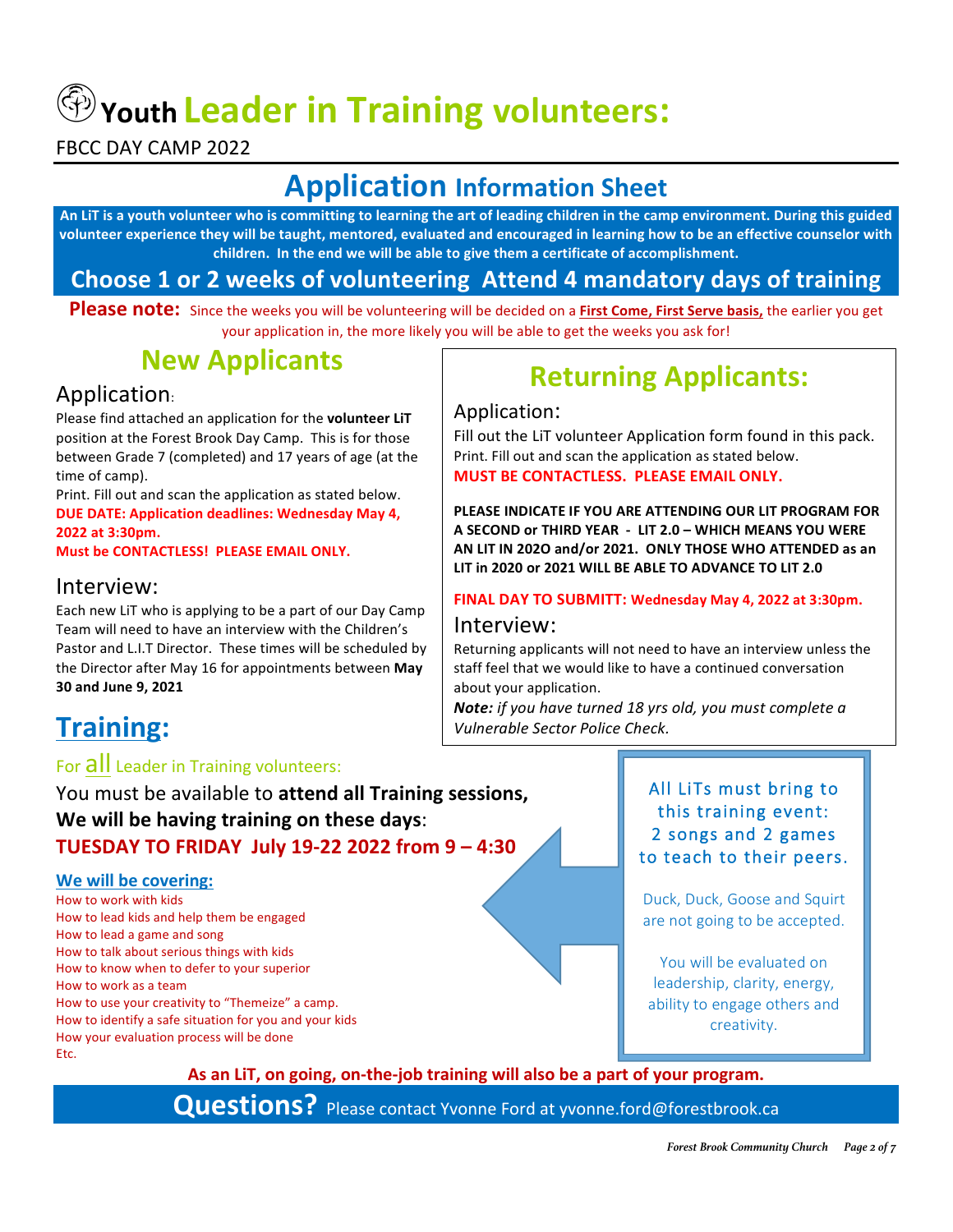# **Role Description**

#### A Leader-in-training will:

All Leaders-in-training will be paired with a counsellor under the leadership of the LiT Director. They will work as a close team with a small group of children to ensure that the camper experience is fun, focused and safe. LiTs will commit to growing in their skill levels regarding working with children and engaging them in meaningful experiences, including on-the-job training, evaluation and feedback.

- Arrive in enough time to check in with the LiT Director and hand over your phone and then attend daily devotional.
- **Wear** your Day Camp shirt, **bringing** everything you need for the day
- **Be in place** and ready to engage with the children when camp begins.
- While abiding strictly by the Policies and Procedures set out by Forest Brook Community Church, help to
	- Guide and chaperone children throughout their day; between activities, to washroom, within activities
	- **Monitor children's behavior** so that all children have as positive experience as possible at Day Camp.
	- **Redirect behavior** which is not appropriate or distracting to allow all children to enjoy their camp experience and to allow leaders and speakers to focus on their roles.
	- To refer children who seem to be having difficulty (emotionally, behaviourally or procedurally) to a superior
	- To **keep the children** occupied and safe during drop off and pick up times.
- **Be a positive role model:** 
	- To **speak** positively regarding the Camp program content
	- To be **encouraging** and **enthusiastic**; joining in with the program, including singing, responding, cheering, games, and competitions - while still maintaining an attitude which reflects your position as a leader.
	- To stay on task and engaged throughout the entire day
	- To respectfully acknowledge the presence of other LiTs, counselors and leaders but remain focused on the children and their needs.
	- To behave in such a way as to reflect the behavior wanted from the campers; respectful, engaged, encouraging, loving, unifying, helpful, etc.
	- To **listen** to and respond appropriately to those in leadership over you
	- Return from breaks with **promptness**, showing **punctuality**
	- Remaining in designated parts of the building only; those appropriate for counselors.
- Check out with the LiT Director at the end of each day.
- If you desire community hours for school, you must: Fulfill all the requirements for this as set out below

## **Community Service Hours:**

In order for us to be responsible to award you your community service hours we will need the following:

- 1. A photocopy of your school's form at the time of your interview (new) or at the first training session (returning).
- 2. Your utmost contribution to your role at camp
- 3. You must check in with your Director at the end of every day to ensure they have the correct information for that day. They will keep an accurate account of your hours when you do this.
- 4. On Friday of Camp, the LiT Director will fill in your form and sign the documents you need signed.
- 5. PLEASE NOTE: Since the LiT Director will not be on site after day camp, we will NOT be awarding community service hours after the final day of camp.

#### **CONTACTLESS APPLICATION Please! Submit application to**

**Yvonne.ford@forestbrook.ca** "Attention: Yvonne Ford Day Camp LIT Application" **DUE DATE: Wednesday May 4, 2022 at 3:30pm.**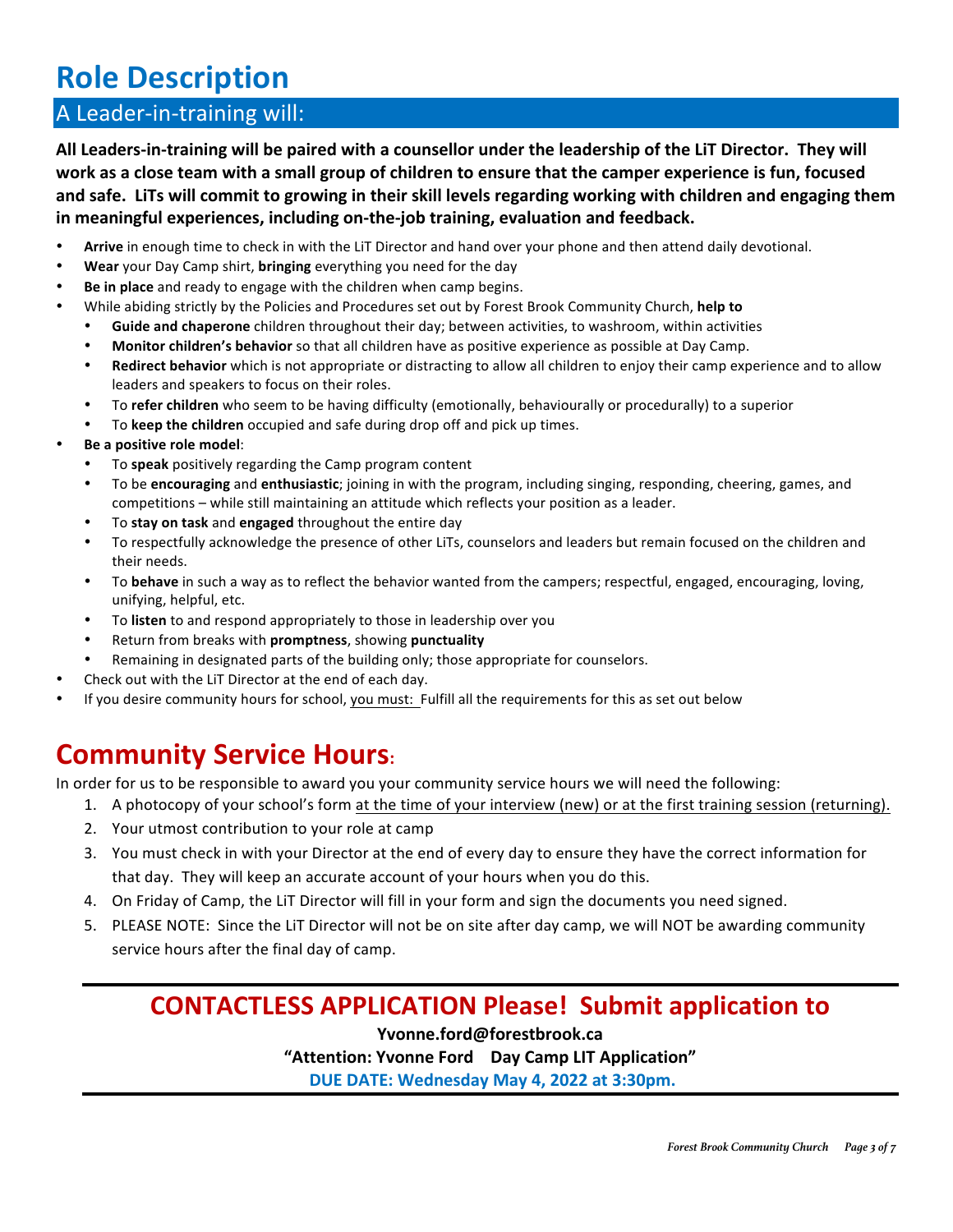# **2022 LiT (Leader in training):**

# **Day Camp Application**

For those who have finished Grade 7 to 17 years of age Grade 7 & 8's will work with Kinder Kamp kids and possibly with Grade 1 & 2 (depending on experience)<br>

| <b>Name</b>                                                                                                                                                                                   |                                                                                                                                                                                                                                                                                                                                                                                  |              |
|-----------------------------------------------------------------------------------------------------------------------------------------------------------------------------------------------|----------------------------------------------------------------------------------------------------------------------------------------------------------------------------------------------------------------------------------------------------------------------------------------------------------------------------------------------------------------------------------|--------------|
| Age ________  Date of Birth _____/______/ _______ Grade Completed: _______________ Adult T-shirt Size _____                                                                                   |                                                                                                                                                                                                                                                                                                                                                                                  |              |
| <b>CORRESPONDANCE:</b> How would you prefer correspondence: $\Box$ Facebook OR $\Box$ Email $\Box$ Other (specify)                                                                            |                                                                                                                                                                                                                                                                                                                                                                                  |              |
|                                                                                                                                                                                               |                                                                                                                                                                                                                                                                                                                                                                                  |              |
|                                                                                                                                                                                               |                                                                                                                                                                                                                                                                                                                                                                                  |              |
|                                                                                                                                                                                               |                                                                                                                                                                                                                                                                                                                                                                                  |              |
| This is my first Volunteer experience at Forest Brook DAY CAMP                                                                                                                                |                                                                                                                                                                                                                                                                                                                                                                                  |              |
| I AM RETURNING TO VOLUNTEER at FB<br>Day Camp                                                                                                                                                 | How have you been involved in Forest Brook Day Camp<br>before?                                                                                                                                                                                                                                                                                                                   |              |
| I would like to participate in LiT 2.0 as                                                                                                                                                     |                                                                                                                                                                                                                                                                                                                                                                                  |              |
| I was part of the LIT program at FBCC in<br>2020 2021                                                                                                                                         |                                                                                                                                                                                                                                                                                                                                                                                  |              |
| I am interested in<br>□ Kinder Kamp (younger children)<br>$\Box$ Kids Camp (older children)<br>$\Box$ Special Needs<br>Briefly discuss why you would like to be part<br>of our Day Camp 2022: | I am interested in Volunteering at the following<br>weeks of Day Camp:<br>Please indicate using 1,2,3, etc the order of your preference:<br>Week 1: July 25-29 Christmas in July<br>Week 2: August 2-5* S.C.I.E.N.C.E Camp<br>Week 3: August 8-12 'Round the World in 80 Days<br>Week 4: August15-19 Camp Camp<br>I am interested in<br>___1 week __2 weeks ___ as many as I can | * 4 day week |

**\_\_\_\_\_\_\_\_\_\_\_\_\_\_\_\_\_\_\_\_\_\_\_\_\_\_\_\_\_\_\_\_\_\_\_\_\_\_\_\_\_\_\_\_\_\_\_\_\_\_\_\_\_\_\_\_\_\_\_\_\_\_\_\_\_\_\_ \_\_\_\_\_\_\_\_\_\_\_\_\_\_\_\_\_\_\_\_\_\_\_\_\_\_\_\_\_\_\_\_\_\_\_\_\_\_\_\_\_\_\_\_\_\_\_\_\_\_\_\_\_\_\_\_\_\_\_\_\_\_\_\_\_\_\_ \_\_\_\_\_\_\_\_\_\_\_\_\_\_\_\_\_\_\_\_\_\_\_\_\_\_\_\_\_\_\_\_\_\_\_\_\_\_\_\_\_\_\_\_\_\_\_\_\_\_\_\_\_\_\_\_\_\_\_\_\_\_\_\_\_\_\_ \_\_\_\_\_\_\_\_\_\_\_\_\_\_\_\_\_\_\_\_\_\_\_\_\_\_\_\_\_\_\_\_\_\_\_\_\_\_\_\_\_\_\_\_\_\_\_\_\_\_\_\_\_\_\_\_\_\_\_\_\_\_\_\_\_\_\_ \_\_\_\_\_\_\_\_\_\_\_\_\_\_\_\_\_\_\_\_\_\_\_\_\_\_\_\_\_\_\_\_\_\_\_\_\_\_\_\_\_\_\_\_\_\_\_\_\_\_\_\_\_\_\_\_\_\_\_\_\_\_\_\_\_\_\_**

**\_\_\_\_\_\_\_\_\_\_\_\_\_\_\_\_\_\_\_\_\_\_\_\_\_\_\_\_\_\_\_\_\_\_\_\_\_\_\_\_\_\_\_\_\_\_\_\_\_\_\_\_\_\_\_\_\_\_\_\_\_\_\_\_\_\_**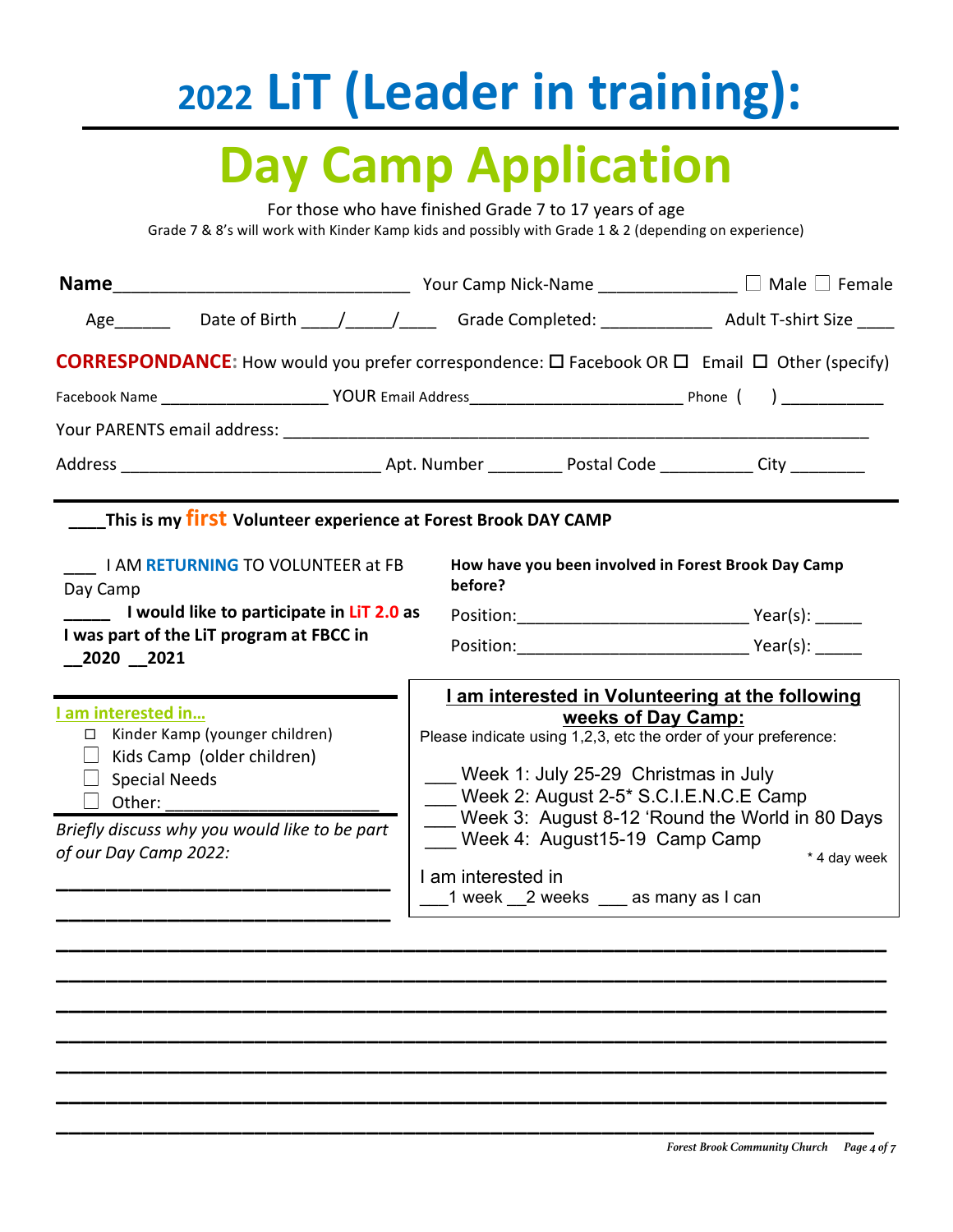#### **EXPERIENCES AND INTERESTS: describe your experiences**

| <b>HEALTH AND WELLNESS:</b>                                                                                                                                                                             |  |
|---------------------------------------------------------------------------------------------------------------------------------------------------------------------------------------------------------|--|
|                                                                                                                                                                                                         |  |
| Health Concerns/ Allergies                                                                                                                                                                              |  |
|                                                                                                                                                                                                         |  |
| <b>SPIRITUAL JOURNEY:</b>                                                                                                                                                                               |  |
|                                                                                                                                                                                                         |  |
|                                                                                                                                                                                                         |  |
|                                                                                                                                                                                                         |  |
|                                                                                                                                                                                                         |  |
|                                                                                                                                                                                                         |  |
| Briefly discuss how being a follower of Jesus Christ influences your everyday life:                                                                                                                     |  |
|                                                                                                                                                                                                         |  |
|                                                                                                                                                                                                         |  |
|                                                                                                                                                                                                         |  |
| Are you aware that we are a church camp and therefore will ask you to respect our beliefs and values while you are<br>working with us, upholding them before the children? ____________________________ |  |
| Would you like to talk to someone at the church about what it means to be a follower of Jesus?                                                                                                          |  |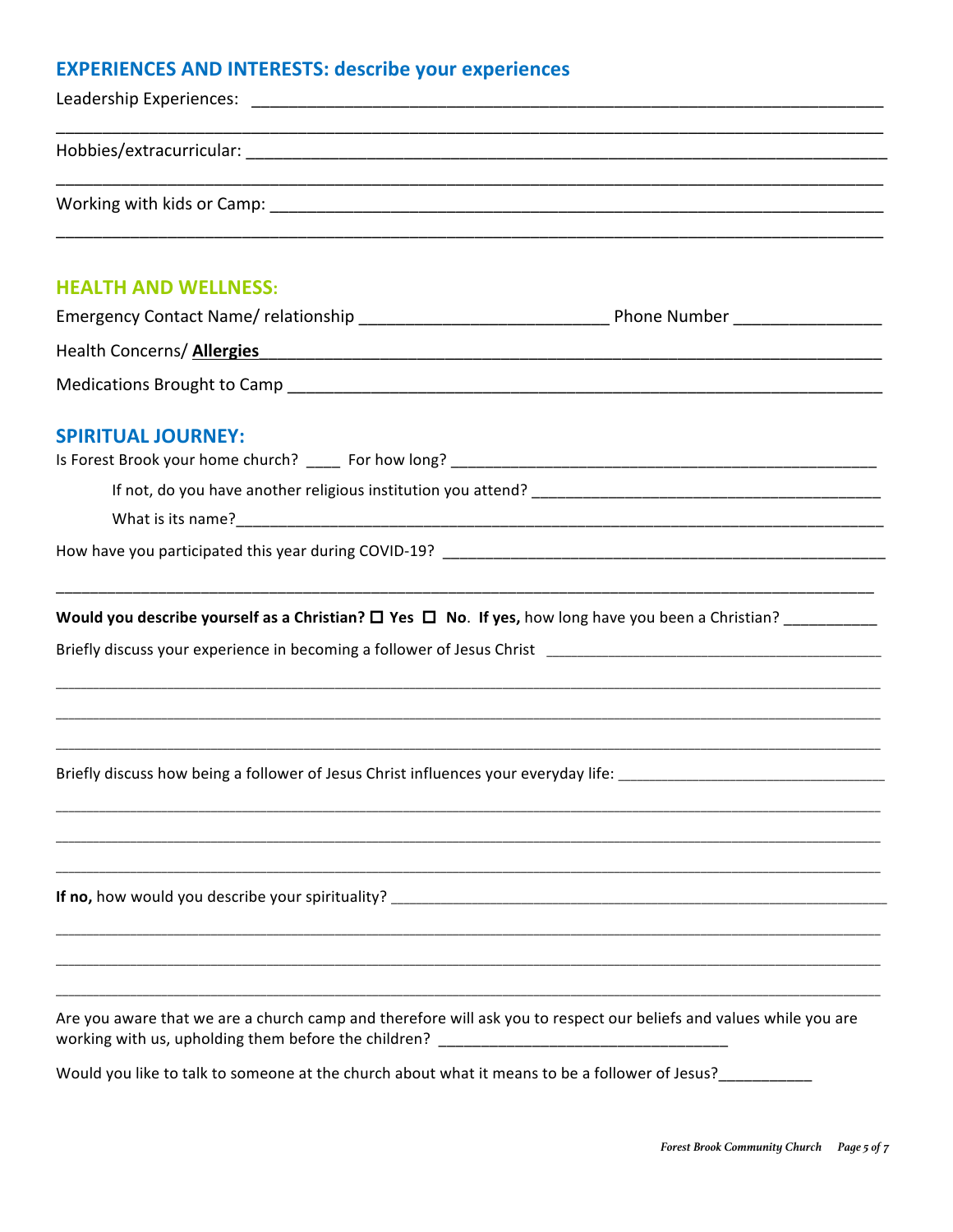#### **LOCAL PERSONAL REFERENCES** ( Must be 18 years old or older and not related to you)

| <b>REFERENCE #1:</b> |  |
|----------------------|--|
|                      |  |
|                      |  |
|                      |  |
| <b>REFERENCE #2:</b> |  |
|                      |  |
|                      |  |
|                      |  |

#### **CONFIDENTIAL QUESTIONS:**

The questions below are part of the process to help provide a safe and secure environment for our children. All information is held strictly confidential by the Children's Ministry Staff. It is our desire to work with you to *find a ministry that is fulfilling and suited to your strengths and experiences.* 

| Have you had any experiences that might make it difficult for you to minister to children?                     |  |  |  |  |
|----------------------------------------------------------------------------------------------------------------|--|--|--|--|
| Do you have any health issues that could place the children of Forest Brook at risk?                           |  |  |  |  |
| If you answered yes to any of the above questions, please explain briefly: ___________________________________ |  |  |  |  |
|                                                                                                                |  |  |  |  |
|                                                                                                                |  |  |  |  |

#### **Authorization and release:**

 $\mathcal{L}_\mathcal{L} = \mathcal{L}_\mathcal{L} = \mathcal{L}_\mathcal{L} = \mathcal{L}_\mathcal{L} = \mathcal{L}_\mathcal{L} = \mathcal{L}_\mathcal{L} = \mathcal{L}_\mathcal{L} = \mathcal{L}_\mathcal{L} = \mathcal{L}_\mathcal{L} = \mathcal{L}_\mathcal{L} = \mathcal{L}_\mathcal{L} = \mathcal{L}_\mathcal{L} = \mathcal{L}_\mathcal{L} = \mathcal{L}_\mathcal{L} = \mathcal{L}_\mathcal{L} = \mathcal{L}_\mathcal{L} = \mathcal{L}_\mathcal{L}$ 

**I** hereby authorize Forest Brook Community Church to verify all information contained in this application with any references, or any other, churches or other organizations and any individuals to disclose any and all information to Forest Brook Community Church.

**I** release all such persons or entities from liability that may result or arise from Forest Brook Community Church's collections of all such evaluations or information or its consideration of my application.

| <b>Applicant Signature</b> | Date |  |
|----------------------------|------|--|
| Parent:                    |      |  |
| Signature                  | Date |  |